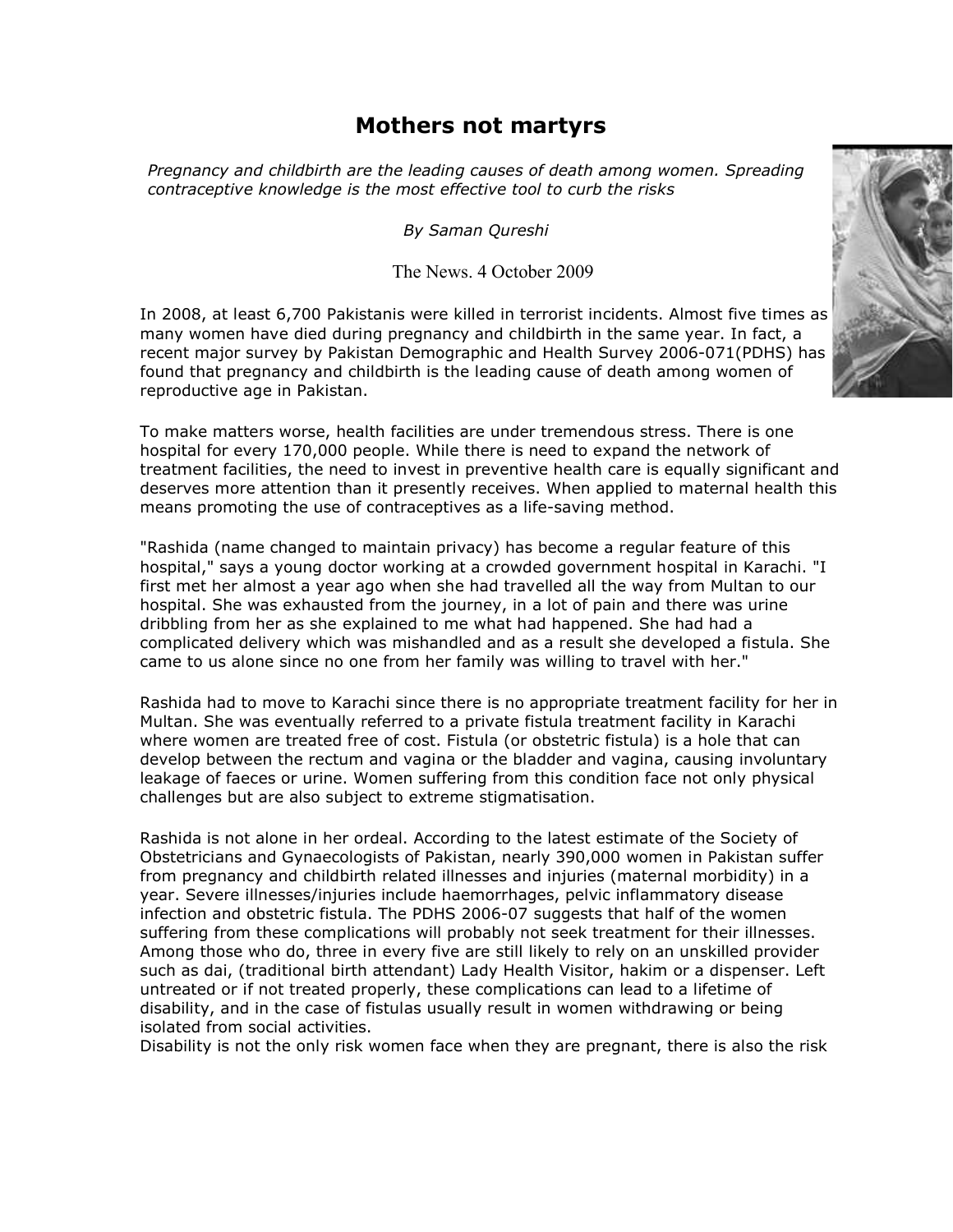of dying during pregnancy or childbirth. It hardly bears mentioning that in the wealthier countries that risk as been reduced to insignificance.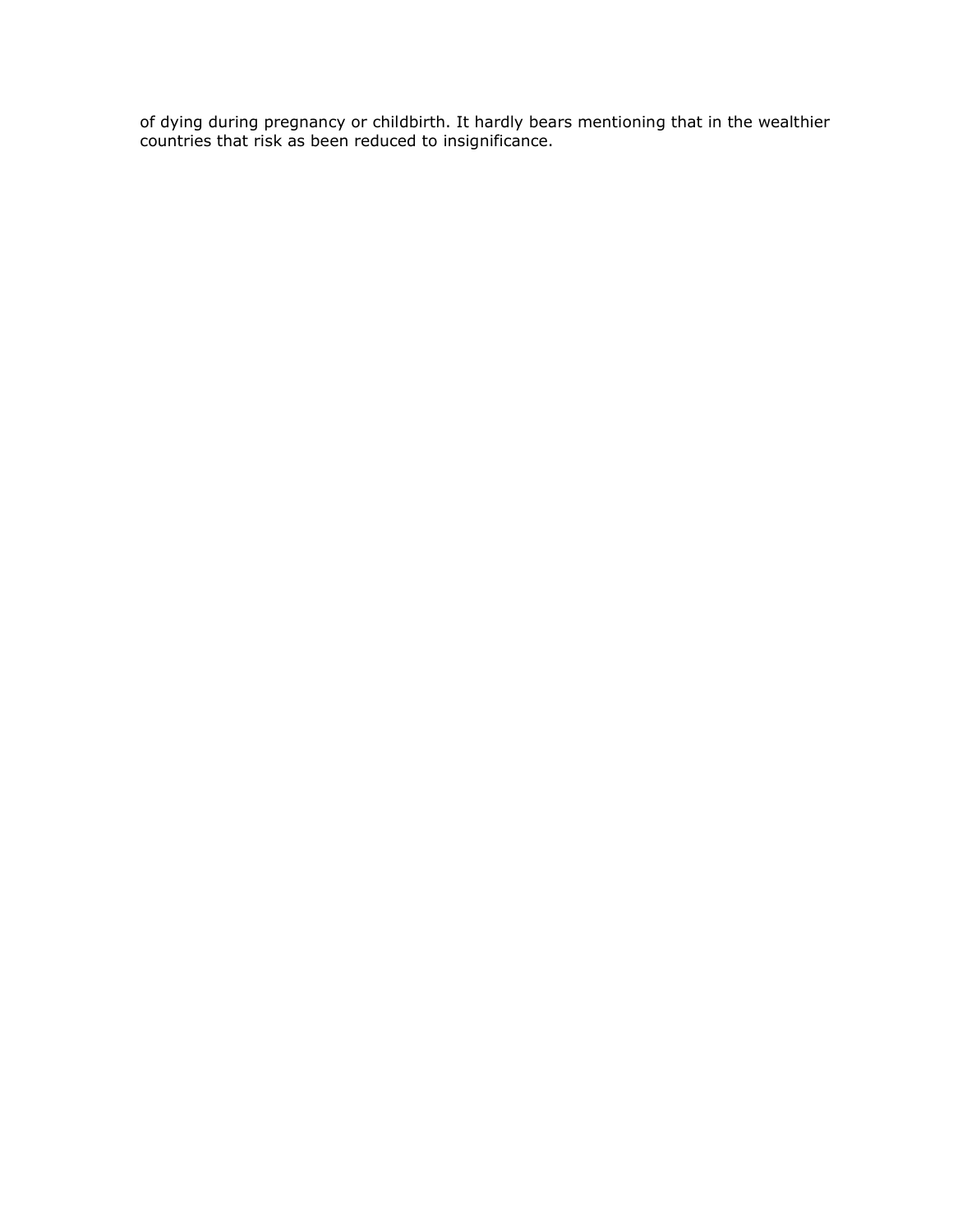According to latest PDHS for every 100,000 live births in the country there are 297 maternal deaths. Applying this rate to the estimate of current eligible female population (i.e. married and of childbearing age) we can expect 31,482 mothers to die during a year.

Simply through reducing the number of pregnancies with contraception, the number of pregnancy-related deaths and illnesses has to come down.

The truth is that not all pregnancies are wanted; findings of the PDHS reveal that more than a quarter of the pregnancies in 2006-07 were either unwanted or mistimed. Prior research has shown that unwanted pregnancies are also the leading cause of induced abortions in Pakistan and that a lot of women suffer from post abortion complications (PACs) as a result of unsafe abortions (Population Council, 2002-03).

Saima (name changed to maintain privacy), age thirty-five, recalls what she went through after undergoing an abortion at the hands of a local nurse known as "Dr. Zubaida" working in her neighbourhood in Korangi. Saima, already a mother of seven children, does not want any more children. In fact, she did not wish to have more children after her sixth child. When she found out she was pregnant for the eighth time, her ailing husband compelled her to abort the pregnancy.

Saima had never visited a private hospital or a family planning counsellor before this incident and went to Dr. Zubaida at the recommendation of her sister-in-law. Saima's experience was extremely unpleasant and expensive. "What could I do but stay in bed? I felt dizzy when I moved and I had severe backaches, no one would come close to me because of the foul smell. My daughter Nazia had to stay home from school and do the house work."

Since the procedure was performed, almost six months ago, every day had been a struggle for her and her family until she started seeing a certified doctor. Saima is now being treated free of cost, although she has to pay for her medicines, and she says there is marked improvement in her health.

Assuming that a quarter of the current (estimated) pregnancies are also unwanted and were somehow prevented, in the first place, 8,500 maternal deaths could have been averted and 106,250 women could have been saved from disabilities.

Effective contraception can prevent unwanted pregnancies, hence unwanted deaths and disabilities. According to the United Nations Population Fund (UNFPA), one in three of all pregnancy and childbirth related deaths can be avoided if women who want to use contraception have access to it.

#### Contraceptive use

Among the married female population, around 35 percent of the women wanted more children or could not have any/more children and therefore did not require contraception. The remaining 65 percent should have ideally been using contraception. However, the contraceptive prevalence rate (CPR) for Pakistan, in 2006-07, was 30 percent, which is unlikely to have changed much since then. Although access and awareness related interventions have improved the CPR in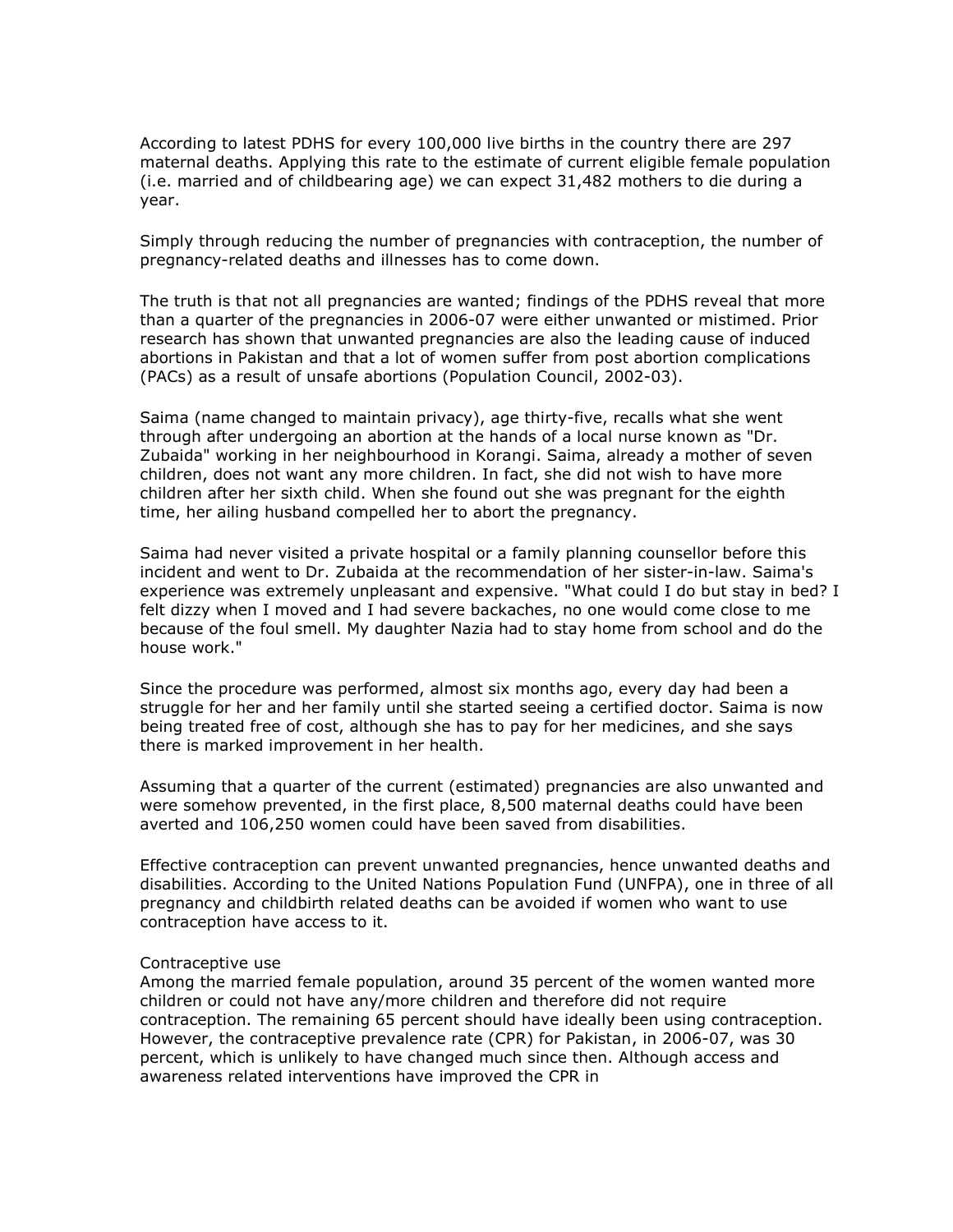Pakistan over the years, there are still many obstacles that prevent women from using contraception even if they want to.

Cost of and access to contraceptives, do not seem to be formidable obstacles anymore. The more obstinate barriers relate to lack of knowledge and misconceptions (such as health concerns, fear of side-effects, inconvenience of use and so on) and to beliefs and attitudes of not only women but also those around them.

"I would rather have an abortion than use the injection (contraceptive). It does not suit me and people look down on those who adopt such practices." This is how Riffat, 35 years of age and a mother of five, thinks. She has already had an abortion done from Dr. Zubaida, the same provider who mishandled Saima's case. In fact, Saima also does not practice family planning because she thinks it is un-Islamic.

The serious obstacles now are attitudinal -- with opposition coming from a woman herself, her husband, others or religious beliefs. One in three women not using contraception say it is "up to God" whether they get pregnant, and are not practicing family planning. This could mean that many women still do not consider contraception to be a choice either way. More dangerously they might not even think about it until they actually conceive, at which point they decide whether to take the pregnancy to term or abort.

Clearly tackling such issues requires wider reproductive health and socio-economic interventions, to improve women's agency. That would go beyond the realm of family planning, and seek out ways to increase women's decision-making power in all the important stages of her life: from studying, getting married, earning an income, to building a family.

### Pregnancy-related care

Once a woman has conceived she should have unhindered access to safe pre and post natal care services as well. The World Health Organisation prescribes a minimum of three visits for an uncomplicated pregnancy. But less than half of the women recently surveyed made the required number of antenatal care visits for their latest birth. Even worse, unskilled attendants assisted more than half of the births. While many women suffer no complications when they deliver with the help of unskilled attendants, in the event of any complication or mistake, the best that these attendants can do is refer the woman to a clinic or hospital if it is already not too late.

#### Role of government

The Government of Pakistan has undertaken several interventions over the years to improve family planning services and the maternal health situation in Pakistan. Some of the key initiatives have been the Lady Health Workers (LHW) programme launched in 1994 to provide health and family planning services at the community level. The PPP government has said that it plans to double the number of LHWs to 200,000 during its tenure.